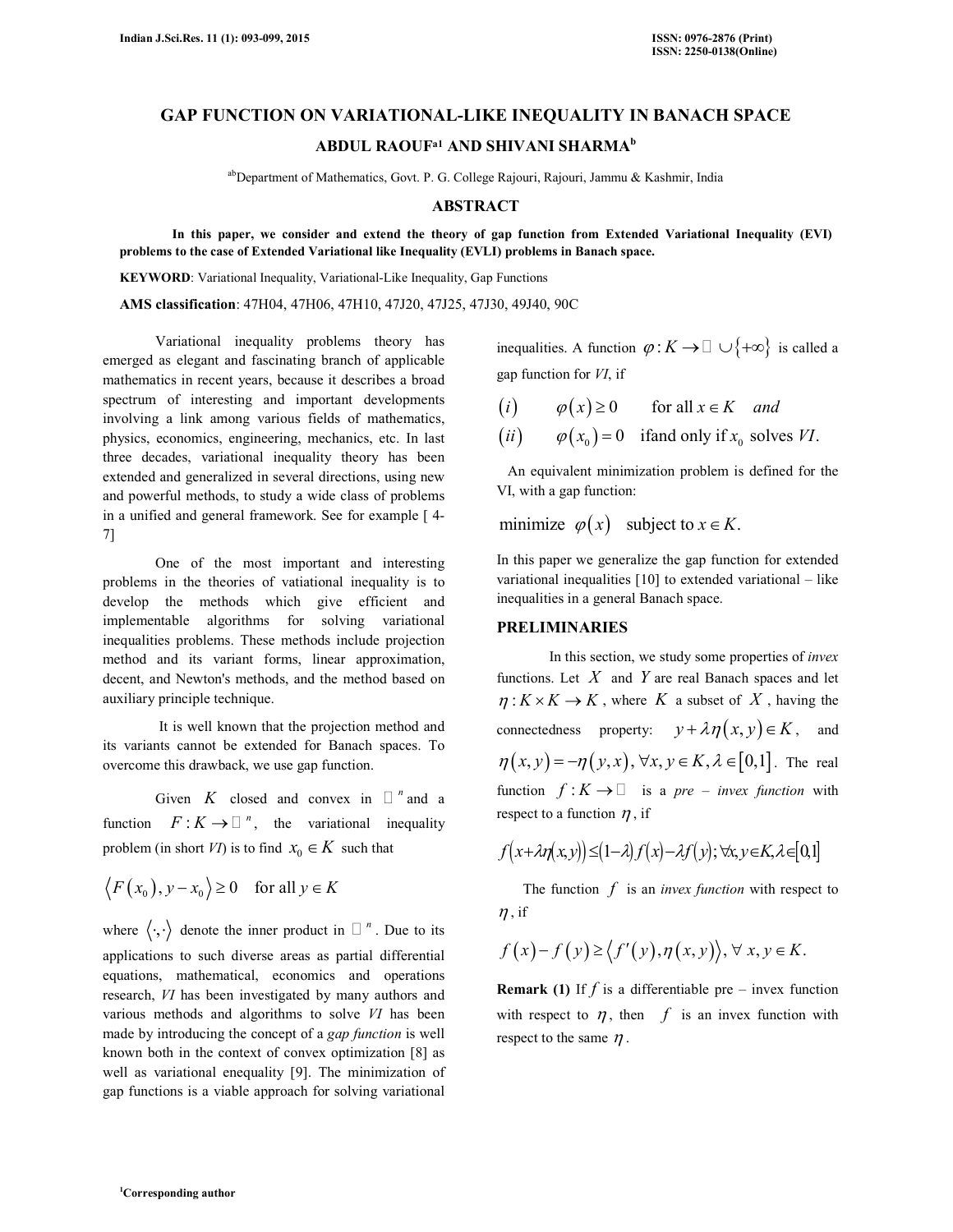**Definition (2.0)** The function *f* is locally Lipschitz on *K* if, for each point  $x \in K$  there exist a neighbourhood  $x + \delta B$  and a positive constant  $\theta$  such that

$$
|f(y)-f(z)| \le \theta \|y-z\|, \text{ whenever } y, z \in x + \delta B
$$

#### **Definition (2.1)**

(i) If  $f: K \to \mathbb{R}$  is a local Lipschyiz function on  $K$ , then  $v \in X^*$  ( $X^*$  is the dual of  $X$ ) is a  $\eta$ *subgradient* of *f* at *x* if

$$
f(y)-f(x) \ge \langle v, \eta(y, x) \rangle
$$
, for all  $y \in K$ .

- (ii) The set of all  $\eta$ -subgradient of  $f$  at  $x$  is called the  $\eta$  - *subdifferential* of  $f$  at  $x$  and is denoted by  $\partial^n f(x)$ .
- (iii) Let  $f: K \to$  be a local Lipschyiz function on *K*, and  $x \in K$ , then *f* is *generalized invex* at *x* with respect to some function  $\eta$  if

 $f(y) - f(x) \ge \langle v, \eta(y,x) \rangle$ , for all  $v \in \partial^{\eta} f(x), y \in K$ where  $\partial^{\eta} f(x)$  denotes the  $\eta$  - *subdifferential* of  $f$  at  $x$  as in Clarke [1].

**Definition (2.2)** If  $f: K \rightarrow$  be a local Lipschyiz function, the  $\eta$ - *generalized directional derivative* of  $f$ at *x* in the direction *h* with respect to  $\eta(x, y)$ , denoted by

$$
f_{\eta}^{\circ}(x,h) = \begin{cases} -\infty & \text{if } \partial^{\eta} f(x) = \phi \\ \sup \{ \langle v, h \rangle : v \in \partial^{\eta} f(x) \} & \text{if } \partial^{\eta} f(x) \neq \phi \end{cases}
$$

**Condition C (2.3)** [ 2 ] Let  $K$  be a invex subset of  $X$ with respect to  $\eta: K \times K \to K$ ; we say that the function  $\eta$  satisfies the condition C if for any  $x, y$  and for any  $\lambda \in [0,1]$ ,

$$
\eta \left( y, y + \lambda \eta \left( x, y \right) \right) = -\lambda \eta \left( x, y \right) \eta \left( x, y + \lambda \eta \left( x, y \right) \right) = \left( 1 - \lambda \right) \eta \left( x, y \right)
$$

**Theorem (2.1)** Let  $f: X \to \cup \{+\infty\}$  be a pre – invex function with respect to  $\eta$ ; satisfying condition C.

If *f* is bounded above on an open subset. Then *f* is locally Lipschitz on the interior of  $Dom(f)$ .

**Proof:** (a) Suppose then that *f* is bounded on a ball  $x_0 + \delta B \subset Dom(f)$  by a constant  $a < +\infty$ . For each  $x \in X$ , we take  $x_0 = x + \theta \eta(x, y)$  where  $\boldsymbol{0}$  $\boldsymbol{0}$ 1  $x - x_0$  $\theta = \frac{\theta}{\delta + \|x - x_0\|}$ δ −  $=\frac{\|v - v_0\|}{\|v - v_0\|}$  $+$   $\|x -$ . Then  $\eta(y, x_0) = \eta(y, x + \eta(y, x)) = (1 - \theta)\eta(x, y)$ 

Therefore  $||\eta(y, x_0)|| = (1 - \theta) ||\eta(x, y)|| = \delta$  and consequently,  $f(y) \leq a$ .

The pre-invexity of *f* implies that

$$
f(x_0) = f(x + \theta \eta(x, y)) \le \theta a + (1 - \theta) f(x)
$$
  
\n
$$
\Rightarrow (1 - \theta) f(x_0) \le \theta (a - f(x_0)) + (1 - \theta) f(x)
$$
  
\n
$$
\Rightarrow f(x_0) \le \frac{\theta (a - f(x_0))}{1 - \theta} + f(x)
$$

Therefore

$$
f(x_0) - f(x) \le \frac{a - f(x_0)}{\delta} \|x - x_0\|, \text{ for all } x \in X
$$
  
Now take  $x \in x_0 + \delta B$  and  $x = x_0 + \theta \eta(y, x_0)$ ,

where  $\theta = \frac{\|x - x_0\|}{2} \le 1$  $\theta = \frac{\|x - x_0\|}{\|x - x_0\|}$ δ  $=\frac{\|x-x_0\|}{s}\leq 1$ . Then  $\|\eta(y,x_0)\|\leq \delta$  and consequently,  $f(x) \le a$ . The pre-invexity of *f* implies that

$$
f(x)=f(x_0+\Theta f(x_0,x_0)) \leq \Theta f(y) + (1-\Theta f(x_0)) \leq \Theta f(x_0)
$$
  
implies 
$$
f(x)-f(x_0) \leq \frac{(a-f(x_0))}{\delta} ||x-x_0||
$$

From (2.1) and (2.2) implies that

$$
\forall x \in x_0 + \delta B, \quad f(x) - f(x_0) \le \frac{(a - f(x_0))}{\delta} \|x - x_0\|
$$

consequently, that  $f$  is continuous at  $x_0$ .

(b) We now prove that *f* is Lipchitz on the ball  $x_0 + \beta B$ , where  $\beta < \delta$ . Fix an integer *n* larger then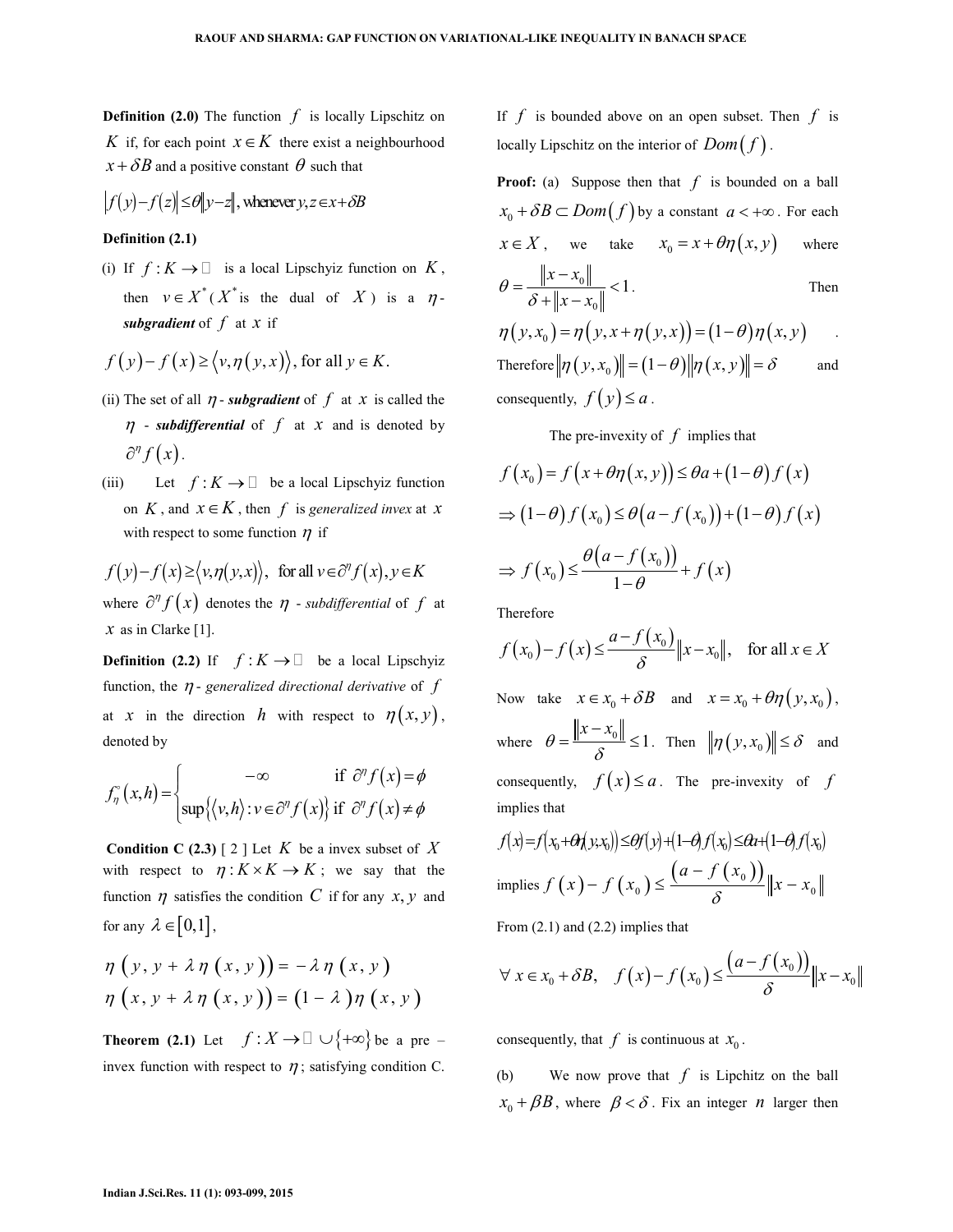$x_1 - x_0$  $δ - β$ −  $\frac{N_{0\parallel}}{-\beta}$ . Take  $x_1$  and  $x_2$  in  $x_0 + \beta B$  and divide the segment from  $x_1$  and  $x_2$  into *n* parts, using the points

 $\frac{j}{n} + \frac{j}{n} (x_2 - x_1)$  $y_i = x_1 + \frac{j}{n}(x_2 - x_1), \quad (j = 0, 1, ..., n)$ . Note that  $y_0 = x_1, y_n = x_2$  and the points  $y_i \in x_0 + \beta B$ . It is clear that  $y_j + (\delta - \beta)B$  are contained in  $x_0 + \beta B$ , so that *f* is bounded by *a* on  $y_j + (\delta - \beta)B$ . From (2.3), with  $x_0$  replaced by  $y_j$  and  $\delta$  replaced by  $\theta - \beta$ , implies that

$$
\left|f(y_{j+1})-f(y_j)\right|\leq \frac{\left(a-f(y_j)\right)}{\delta-\theta}\|y_{j+1}-y_j\|
$$

Since  $||y_{j+1} - y_j|| = \frac{||x_1 - x_0||}{n}$  $x_1 - x_0$  $y_{j+1} - y_j$  =  $\frac{|x_1 - x_0|}{n} \le \delta - \theta$ . On the other hand, (2.3) implies that

$$
f(x_0) - f(y_j) \leq \frac{(a - f(x_0))}{\delta} ||y_j - x_0|| \leq a - f(x_0)
$$

Then

$$
|f(x_1)-f(x_2)| \leq \sum_{j=1}^{n+1} |f(y_{j+1})-f(y_j)| \leq \frac{2(a-f(x_0))}{\delta-\beta} ||x_1-x_2||
$$

Thus, *f* is Lipschitz on  $x_0 + \beta B$ .

(c) Lastly, we shall prove that *f* is Lipschitz on a suitable neighbourhood on each point  $x_1$  in the interior of the domain of  $f$ . It is sufficient to show that  $f$  is bounded above on a neighbourhood of  $x_1$ . Let  $\gamma > 0$  be such that  $x_1 + \gamma B$  is contained in Dom $(f)$ . Set  $\lambda = \frac{\gamma}{\lambda + \|x_1 - x_0\|}$ , which is strictly less than 1. It is easy to see that the element

$$
x_2 = x_0 + \frac{1}{1 - \lambda} \eta \left( x_1, x_0 \right) \in x_1 + \gamma B
$$

and that  $f$  is bounded above on the ball  $x_1 + \lambda \delta B$ , then the element *z* such that  $y = x_2 + \lambda \eta(z, x_2) \in x_0 + \delta B$ . Then  $f(z) \le a$  and by pre-invexity,

$$
f(y)=f(x_2+\lambda f(z,x_2))\leq \lambda f(z)+(1-\lambda)f(x_2)\leq \lambda a+(1-\lambda)f(x_2)
$$

This complete the proof of theorem.

**Theorem (2.2)** Let  $U$  be an open invex subset of  $X$ , with  $\eta$  and let  $f: U \rightarrow$  is pre-invex and bounded above function with the same  $\eta$ , satisfying the condition C. Then for any *x* in U, for  $\theta > 0$  and  $\delta > 0$  we have

$$
|f(x_1) - f(x_2)| \le \theta \|\eta(x_1, x_2)\| \quad \text{for all } x_1, x_2 \in x + \delta B
$$

**Proof**: Since from the last part (c) of Theorem (2.2), *f* is bounded on  $x + \delta B$ . Now, let M be the bound on  $f$ on the set  $x + 2\delta B$ , where  $\delta > 0$ . For distinct  $x_1, x_2 \in x + \delta B$ , set

$$
x_3 = \left(\frac{\delta}{\alpha}\right) \eta\left(x_2, x_1\right) \text{ where } \alpha = \left\|\eta\left(x_2, x_1\right)\right\|.
$$

Since  $x + \delta B$  is invex, therefore  $x_3 \in x + 2\delta B$  implies  $x_2 = x_3 + \left(\frac{\delta}{\alpha}\right) \eta\left(x_1, x_2\right)$  is  $\frac{\overline{a}}{a}$  $= x_3 + \left(\frac{\delta}{\alpha}\right) \eta(x_1, x_2)$  implies  $x_2 \in x + 2\delta B$ . We suppose  $x_2 = x_1 + \left(\frac{\delta}{\gamma}\right) \eta\left(x_3, x_1\right)$  is  $\frac{\overline{a}}{a}$ ]  $= x_1 + \left(\frac{\delta}{\alpha}\right) \eta\left(x_3, x_1\right)$  implies  $x_2 = x_3 + \left(\frac{\delta}{\delta}\right) \eta \left(x_1, x_1 + \left(\frac{\alpha}{\delta}\right) \eta\left(x_3, x_1\right)\right)$  $\alpha$   $\int'$   $\left( \begin{array}{c} x_1, x_1 \\ x + \delta \end{array} \right)$  $= x_3 + \left(\frac{\delta}{\alpha}\right) \eta \left(x_1, x_1 + \left(\frac{\alpha}{\alpha + \delta}\right) \eta\left(x_3, x_1\right)\right)$  $x_3+\left(\frac{\delta}{\alpha}\right)\left(-\left(\frac{\alpha}{\alpha+\delta}\right)\eta\left(x_3,x_1\right)\right)$  $= x_3 + \left(\frac{\delta}{\alpha}\right) \left[ -\left(\frac{\alpha}{\alpha+\delta}\right) \eta(x_3,x_1) \right]$  $x_3 + \left( \frac{\delta}{\gamma + \delta} \right) \eta(x_1, x_3)$  $\overline{\alpha+\delta}$ <sup>n</sup>  $= x_3 + \left(\frac{\delta}{\alpha + \delta}\right)$ 

By the pre-invexity of  $f$  we have

$$
f(x) \leq \left(\frac{\delta}{\alpha+\delta}\right) f(x) + \left(1 - \frac{\delta}{\alpha+\delta}\right) f(x) = \left(\frac{\delta}{\alpha+\delta}\right) f(x) + \left(\frac{\alpha}{\alpha+\delta}\right) f(x)
$$
  
Then

$$
f(x_2)-f(x_1)\leq \left(\frac{\delta}{\alpha+\delta}\right)f(x_3)-f(x_1)\leq \left(\frac{\alpha}{\delta}\right)f(x_3)-f(x_1)\right].
$$

Since  $|f| \le M$  and  $\alpha = ||\eta(x_2, x_1)||$ , yields

$$
f(x_2)-f(x_1)\leq \frac{2M}{\delta}\|\eta(x_2,x_1)\|.
$$

Since  $x_1$  and  $x_2$  are arbitrary may be interchanged, we have conclude that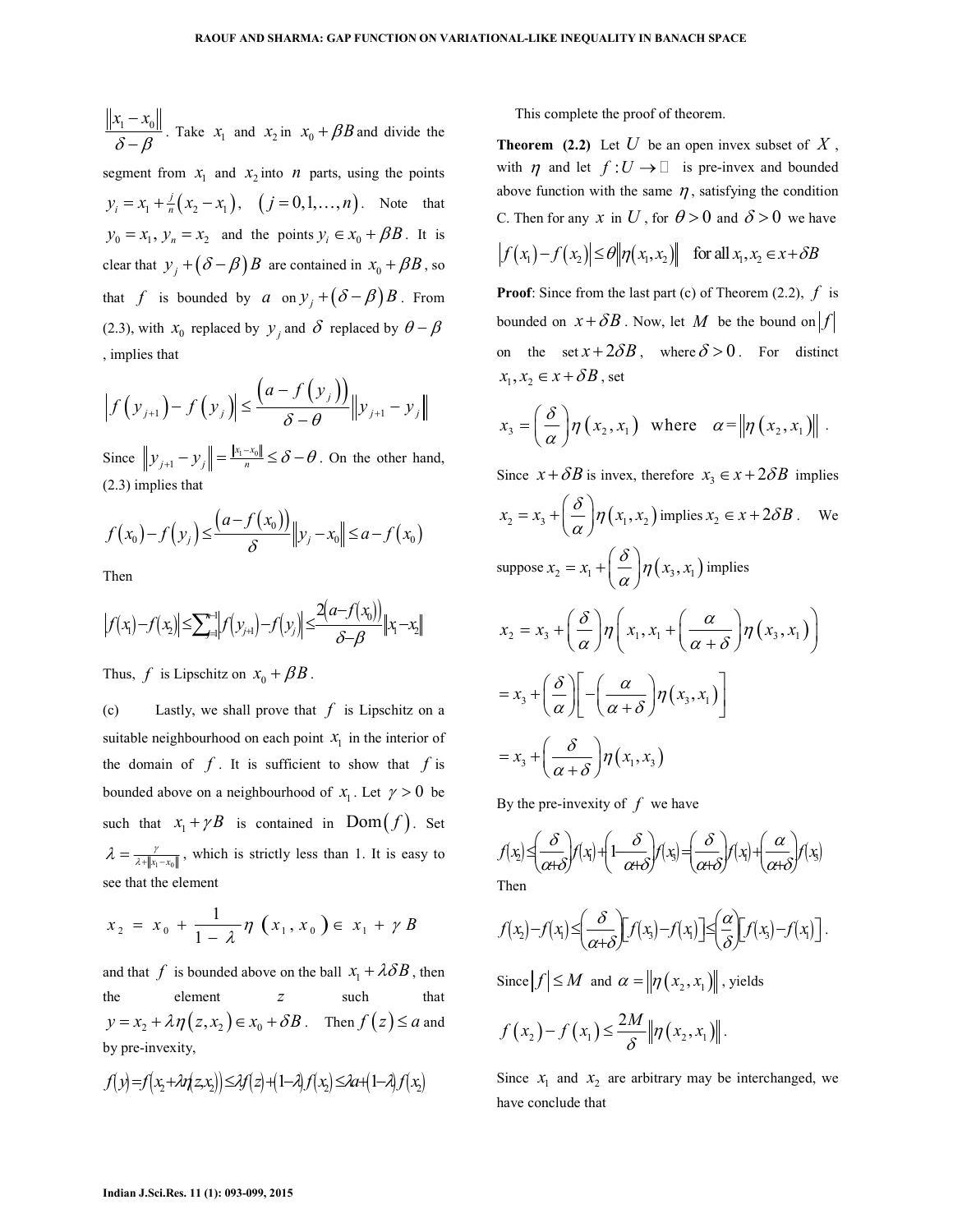$$
|f(x_2)-f(x_1)| \leq \theta \|\eta(x_2,x_1)\|, \text{ for all } x_1, x_2 \in x + \delta B, \theta > 0
$$

**Theorem** (2.2) Let function  $f: K \to$  be a local Lipschitz function on *K* and  $x_0 \in K$ . If *f* is generalized invex at  $x_0$  with respect to some function  $\eta$ , then

$$
\partial f(x_0) \subset \partial^{\eta} f(x_0).
$$

Hence  $\partial^{\eta} f(x_0)$  is nonempty closed convex set.

**Proof**: Since  $f$  is a local Lipschitz function on  $K$ , then  $\partial f(x_0)$  is non-empty bounded closed convex set by Clarke [1, Prop.(2.1.2)]. Let  $v \in \partial f(x_0)$ . Therefore

$$
f(x)-f(x_0) \ge \langle v, \eta(x, x_0) \rangle
$$
, for all  $x \in K$ 

From the definition of  $\eta$ - subgradient, we have  $v \in \partial^{\eta} f(x_0)$ . That complete the proof.

**Proposition (2.4)** When *f* is invex on  $U \subseteq X$  with respect to  $\eta$ , satisfies the condition C, and near  $x$  we have

$$
\left| f(y) - f(z) \right| \le \theta \left\| \eta(y, z) \right\|, \text{ for all } y, z \in x + \delta B
$$
\n
$$
= \frac{t_1}{\delta} \left[ f(y + t_2 \eta(z, y)) - f(y) \right]
$$

- (i) Then  $f_{\eta}^{\circ}(x,v)$  concides with the directional derivative  $f'_\n{\eta}(x, v)$  for each *v*.
- (ii) If  $f$  is pre-invex with respect to some  $\eta$  and locally Lipschitz at *x*,  $\partial^{\eta} f(x)$  coincides with the  $\eta$ subdifferential of  $f$  at  $x$  in the sense of convex analysis.

**Proof**: (i) Suppose  $x \in \text{int } Dom(f)$ . Since for  $\theta > 0, \ \delta > 0$ 

$$
|f(y)-f(z)| \le \theta \|\eta(y,z)\| \text{ for all } y, z \in x + \delta B
$$

Then for all  $\alpha \leq \frac{\delta}{2}$  and  $\beta \leq \frac{\delta}{2\|\eta(z,y)\|}$  $\beta \leq \frac{\delta}{2\|\eta(z,y)\|}$ ,

$$
-\theta\eta(z,y) \leq \frac{f\left(y+t\eta(z,y)\right)-f\left(y\right)}{t} \leq \theta\eta(z,y)
$$

when  $y \in x + \alpha B$  and  $t \leq \beta$ . It follows that

$$
-\theta f(z,y) \leq f_{\eta}(x,\eta(z,y)) = \inf_{\alpha\beta \in O_{\left|\eta(z,y)\right| \leq \alpha}} \frac{f\left(y+t\eta(z,y)\right) - f\left(y\right)}{t} \leq \theta f(z,y)
$$

Whence, *f* is Clarke differentiable; in particular, we obtain the inequality

$$
\left|f_{\eta}^{\circ}\left(x,\eta\left(z,y\right)\right)\right| \leq \theta \left\|\eta\left(z,y\right)\right\| \Rightarrow f_{\eta}^{\circ}\left(x,\right) \text{ is finite.}
$$

Since

$$
f_{\eta}^{\circ}\big(x,\eta(z,y)\big) = \lim_{t \to 0+} \sup_{\|\eta(z,y)\| \le \varepsilon \delta} \sup_{0 \le t \le \varepsilon} \frac{f\big(y+t\eta(z,y)\big)-f\big(y\big)}{t}
$$

where  $\delta$  is any fixed positive number. We show that by definition of pre-invex function that the function

$$
t \to \frac{f(y+t\eta(z,y))-f(y)}{t}
$$
 is non-decreasing.

In fact, if  $t_1 \leq t_2$  then

$$
f(y+t_1\eta(z,y))-f(y)=f(y+t_2\eta(y+t_2\eta(z,y),y))-f(y)
$$
  
\n
$$
\leq \left(1-\frac{t_1}{t_2}\right)f(y)+\frac{t_1}{t_2}f(y+t_2\eta(x,y))-f(y)
$$
  
\n
$$
=\frac{t_1}{t_2}\left[f(y+t_2\eta(z,y))-f(y)\right]
$$

Therefore

$$
\frac{f(y+t_1\eta(z,y)) - f(y)}{t_1} \le \frac{f(y+t_2\eta(z,y)) - f(y)}{t_2}
$$
  
Thus  $t \to \frac{f(y+t\eta(z,y)) - f(y)}{t}$  is non -

decreasing, whence

$$
f_{\eta}^{\circ}\big(x,\eta(z,x)\big)=\lim_{\varepsilon\to 0+}\sup_{\|\eta(x,y)\|\leq\varepsilon\delta}\frac{f\big(y+\varepsilon\eta(z,y)\big)-f\big(y\big)}{\varepsilon}
$$

Now by the condition (\*), for any *y* in  $x' + \varepsilon \delta B$  one has,

$$
\left|\frac{f(y+\varepsilon\eta(z,y))-f(y)}{\varepsilon}-\frac{f(x+\varepsilon\eta(z,x))-f(x)}{\varepsilon}\right|
$$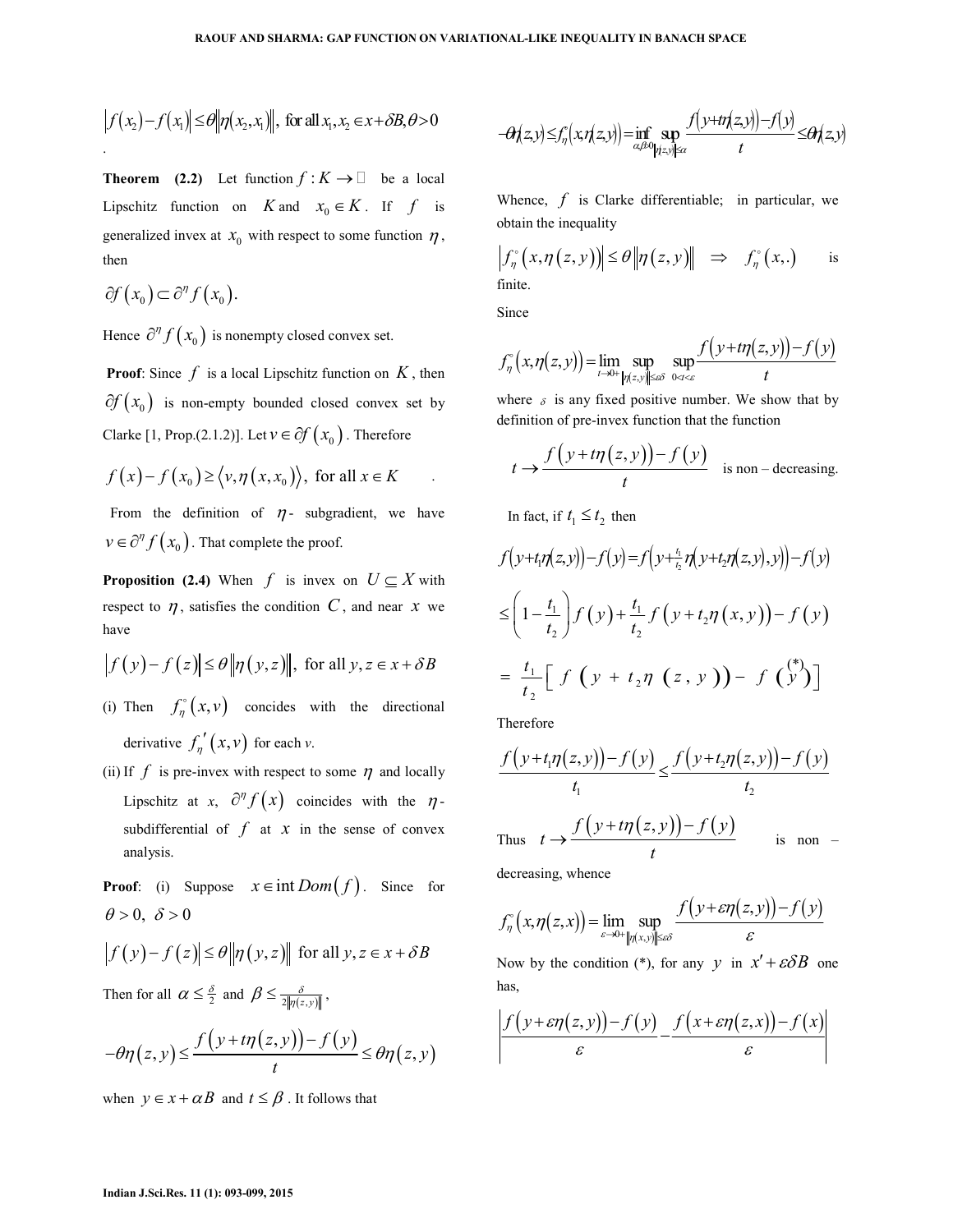.

$$
\leq \left| \frac{f(y+\varepsilon \eta(z,y)) - f(y)}{\varepsilon} \right| + \left| \frac{f(x+\varepsilon \eta(z,x)) - f(x)}{\varepsilon} \right|
$$
  

$$
\leq \theta \|\eta(z,y)\| + \theta \|\eta(z,x)\|
$$
  

$$
\leq 2\delta \theta
$$

So that

$$
f_{\eta}(x,\eta(z,x)) \leq \lim_{\varepsilon \to 0+} \frac{f(x+\varepsilon \eta(z,x)) - f(x)}{\varepsilon} + 2\partial \varepsilon f_{\eta}(x,\eta(z,x)) + 2\partial \theta
$$

Since  $\delta$  is arbitrary, we deduce

$$
f_{\eta}^{\circ}\big(x,\eta(z,x)\big)\leq f_{\eta}^{\prime}\big(x,\eta(z,x)\big)
$$

Also by definition

$$
f'_{\eta}(x,\eta(z,x)) \le f_{\eta}^{\circ}(x,\eta(z,x))
$$
  
Hence 
$$
f_{\eta}^{\circ}(x,\eta(z,x)) = f'_{\eta}(x,\eta(z,x))
$$

(ii) The proof is straight forward from (i).

**Proposition (2.5)** Let  $f: K \to \emptyset$  be invex with  $\eta$  such that  $\eta$  is an open map and  $\eta(x, x) = 0$  for all  $x \in K$ . Let  $x_0 \in K$ . If there exists a neighbourhood *U* of  $x_0$ , such that

$$
\left|f(y)-f(x)\right|\leq \theta \left\|\eta(y,x)\right\|
$$

where  $\theta > 0$ , then  $\partial^{\eta} f(x)$  is weak\* - compact.

Proof of the result is on the similar lines of Proposition  $(2.2)[3]$ .

**Remark (2)** From the above result it follows that if *f* is invex with an arbitrary  $\eta$  such that  $f_{\eta}^{\circ}(x,h)$  is finite for all *h*, then it is easy to see that  $\partial^{\eta} f(x)$  is compact if and only if

$$
\left|f_{\eta}^{\circ}(x,h)\right| \leq \theta \|h\|, \text{ for all } h \in K
$$

 Mohan and Neogi [2] showed that if  $f: K \to$  is invex with a given  $\eta$  satisfying Condition C, then  $f$  is pre-invex with the same  $\eta$ .

**Definition (2.3)** Let  $K \subset X$  be invex with  $\eta$ . Then  $\eta$ normal cone  $N_K^n(x)$  at  $x \in K$  is defined as

$$
N_K^{\eta}(x) = \{ v \in X^* : \langle v, \eta(y, x) \rangle \le 0, \text{ for all } y \in K \}
$$

**Remark (3)** It is clear that  $0 \in N_K^{\eta}(x)$ .

**Proposition (2.6)** Let  $K \subset X$  be invex with  $\eta$  and  $f: K \to$  be a differentiable invex with the same  $n$ satisfying condition C. Let  $v \in X^*$ . If

$$
v - \nabla f(x) \in N_K^{\eta}(x)
$$
  
then  $v \in \partial^{\eta} f(x)$ .

Proof of the above proposition is on the similar lines as in [3].

**Remark (4)** Note that by the above proposition  $\nabla f(x) \in \partial^{\eta} f(x)$ , since

$$
\nabla f(x) - \nabla f(x) = 0 \in N_K^{\eta}(x)
$$

## **OPTIMISITION WITH INVEX FUNCTIONS**

If  $f: K \to$  is invex at  $x_0$ , a global minimum of *f*, then  $0 \in \partial^{\eta} f(x_0)$  is both a necessary and sufficient condition for optimality. But if  $x_0$  is a local mininum, then it is not necessary that  $0 \in \partial^{\eta} f(x_0)$ . (see, example (3.1) [3]). Now we shall show that under certain assumptions the condition that  $0 \in \partial^{\eta} f(x)$ where  $x$  is a local minimum of  $f$  become necessary.

 Penot [4] has introduced the notion of a lower subdifferential  $\partial_l f(x)$  for a function  $f: K \to \mathbb{R}$  at *x* as follows

$$
\partial_t f(x) = \{ v \in X^* : f'(x, h) \ge \langle v, h \rangle \text{ for all } h \in K \}
$$
  
where  $f'(x, h) = \lim_{t \to 0+} \frac{f(x + th) - f(x)}{t}$  assumed to exist.

If  $x \in K \subset X$  is a local minimum then  $f'(x,h) \ge 0$  for all  $h \in K$  and hence the condition that  $0 \in \partial_l f(x)$  turns out to be necessary condition for a local minimum. We futher note that when  $f$  is convex,  $\partial_l f(x)$  coincides with the subdifferential of convex analysis [ ] Following Penot, Dutta [3] introduce the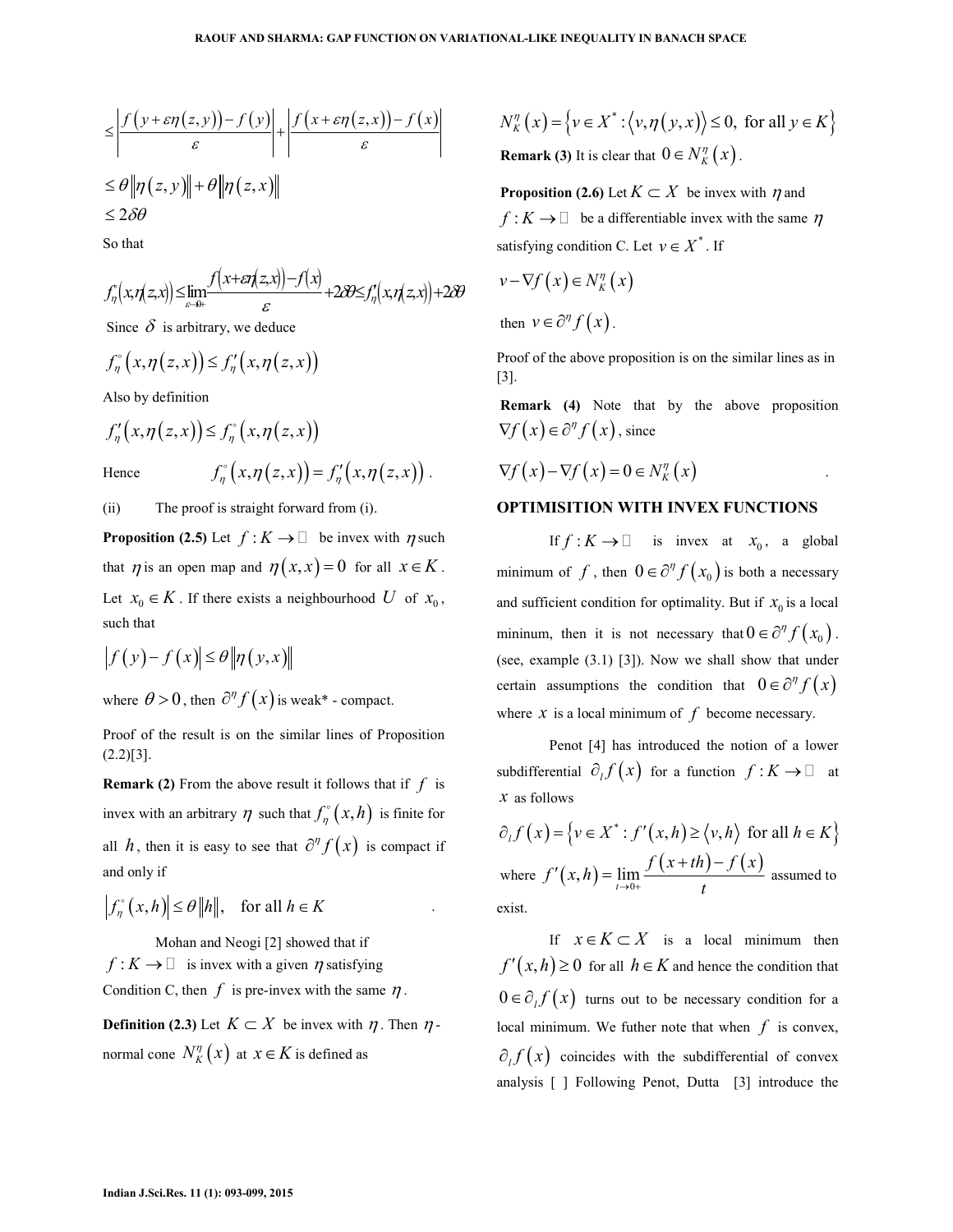lower  $\eta$ - subdifferential of f with to a given  $\eta$  as follows:

 $\partial_{i}^{\eta} f(x) = \left\{ v \in X^* : f'(x, \eta(y, x)) \ge \left\langle x, \eta(y, x) \right\rangle \text{ for all } y \in K \right\}$ By definition, if  $x$  is a local minimum of  $f$ , then  $0 \in \partial_{l}^{\eta} f(x)$ . Thus at a local minimum  $\partial_{l}^{\eta} f(x) \neq \phi$ .

**Proposition (3.1)** Let  $K$  be invex with respect to  $\eta$ , and let  $f: K \to \infty$  be a invex function with respect to the same  $\eta$ , satisfying condition C. Let  $x \in K$  be a local minimum of *f*. Suppose that  $f'(x, \eta(y, x))$  exists for all  $y \in K$ . Then  $0 \in \partial_l^{\eta} f(x)$ .

Proof of the theorem is on the similar lines of the proof of the Theorem (3.1) of Dutta et al. [3].

**Proposition (3.2)** Let  $K \subset X$  be invex with  $\eta$ . If  $f, g: K \rightarrow$  be Lipschitz and and generalized invex with respect to the same  $\eta$ , satisfying condition C, so is  $f + g$  and for each  $x \in K$ .

$$
\partial_{l}^{\eta}\left(f+g\right)\left(x\right)\subseteq\partial_{l}^{\eta}f\left(x\right)+\partial_{l}^{\eta}g\left(x\right)
$$

The proof is straight forward and omitted.

**Definition (3.1)** (Distance Function) Let *K* be a nonempty subset of *X* , and consider its distance function with  $\eta$ ; that is, the function  $d_K^{\eta}(\cdot) : X \to Y$ defined by

$$
d_K^{\eta}(x) = \inf \{ \|\eta(x, c)\| : c \in K \}
$$

If *K* happen to be closed, then  $x \in K$  if and only if  $d_K^{\eta}(x) = 0$ . Clarke [1] showed that

$$
N_l^n = cl \left\{ \bigcup_{\lambda \geq 0} \lambda d_K^n(x) \right\}
$$

where *cl* denotes weak\* - closure.

**Proposition (3.3)[1]** If  $f$  is locally Lipschitz near  $x$ , *K* is a invex subset of *X* and attains a minimum over *K* at *x* with respect to  $\eta$ , satisfying condition C. Then

$$
0 \in \partial_{l}^{\eta} f(x) + N_K^{\eta}(x).
$$

Proof: see Clarke [1, Corollary and Proposition 2.44].

**Extended Variational – like Inequality (EVLI) problems** 

Let X be a Banch space and  $X^*$  be its dual. Given a non-empty closed convex subset *K* of *X* and let  $F: K \to X^*$ ,  $\eta: K \times K \to X$  be two function. A proper preinvex lower semi continuous function  $f: X \to \cup \{+\infty\}$ , find  $x_0 \in K$  such that

$$
\langle F(x_0), \eta(x, x_0) \rangle \ge f(x_0) - f(x), \text{ for all } x \in K
$$
  
where  $\langle \cdot, \cdot \rangle$  be the continuous dual paring on  $X \times X^*$ .

 Now we introduce an extra function  $\Omega: K \times K \to$  . Let  $\Omega(x, y)$  be non-negative, and for each  $x \in K$ ,  $\Omega(x, \cdot)$  is continuously differentiable on *K*. We further assume that  $\Omega(x, x) = 0$  and  $\nabla_{v} \Omega(x, x) = 0$  for all  $x \in K$ . Here  $\nabla_{v} \Omega(x, x)$ denotes the Gâteaux derivative on  $\Omega(x, y)$  with respect to the second variable, evaluated at  $y = x$ .

 Our main goal is to show that the following function  $\varphi: K \to \mathbb{R}$ , where  $K \subset X$ , be convex subset, is *gap function* for *EVLI*(3.1)

$$
\varphi(x) = \sup_{y \in K} \left\{ \left\langle F(x), \eta(x, y) \right\rangle + f(x) - f(y) + \Omega(x, y) \right\}
$$

**Theorem (3.1)** Let X ba areal Banach space and  $X^*$  be its dual space. Let  $K$  be a non-empty closed convex subset of X,  $F: K \to X^*$  be a function and  $f: X \longrightarrow$  be a invex continuous function with respect to  $\eta$ , where  $\eta(x, x) = 0$ , for all  $x \in K$ , satisfying condition C. Let  $\Omega: K \times K \to$  be non-negative, and for each  $x \in K$ ,  $\Omega(x, \cdot)$  is continuously Gâteaux differentiable on  $K$ . Assume futher that for each  $x \in K$ ,  $\Omega(x, x) = 0$  and  $\nabla_y \Omega(x, x) = 0$ . Then  $\varphi$  (3.2), is a gap function for  $EVLI(3.1)$ .

**Proof**: Since  $\Omega(x, x) = 0$  and  $\eta(x, x) = 0$  for each  $x \in K$ , it is clear that  $\varphi(x) \geq 0$  for each  $x \in K$ . Now assume that  $x_0$  solves  $EVLI(3.1)$ . Then

$$
\langle F(x_0), \eta(x, x_0) \rangle \ge f(x_0) - f(x), \text{ for all } x \in K,
$$
  
as  $\Omega(x_0, x) \ge 0$  for all  $x \in K$ ,